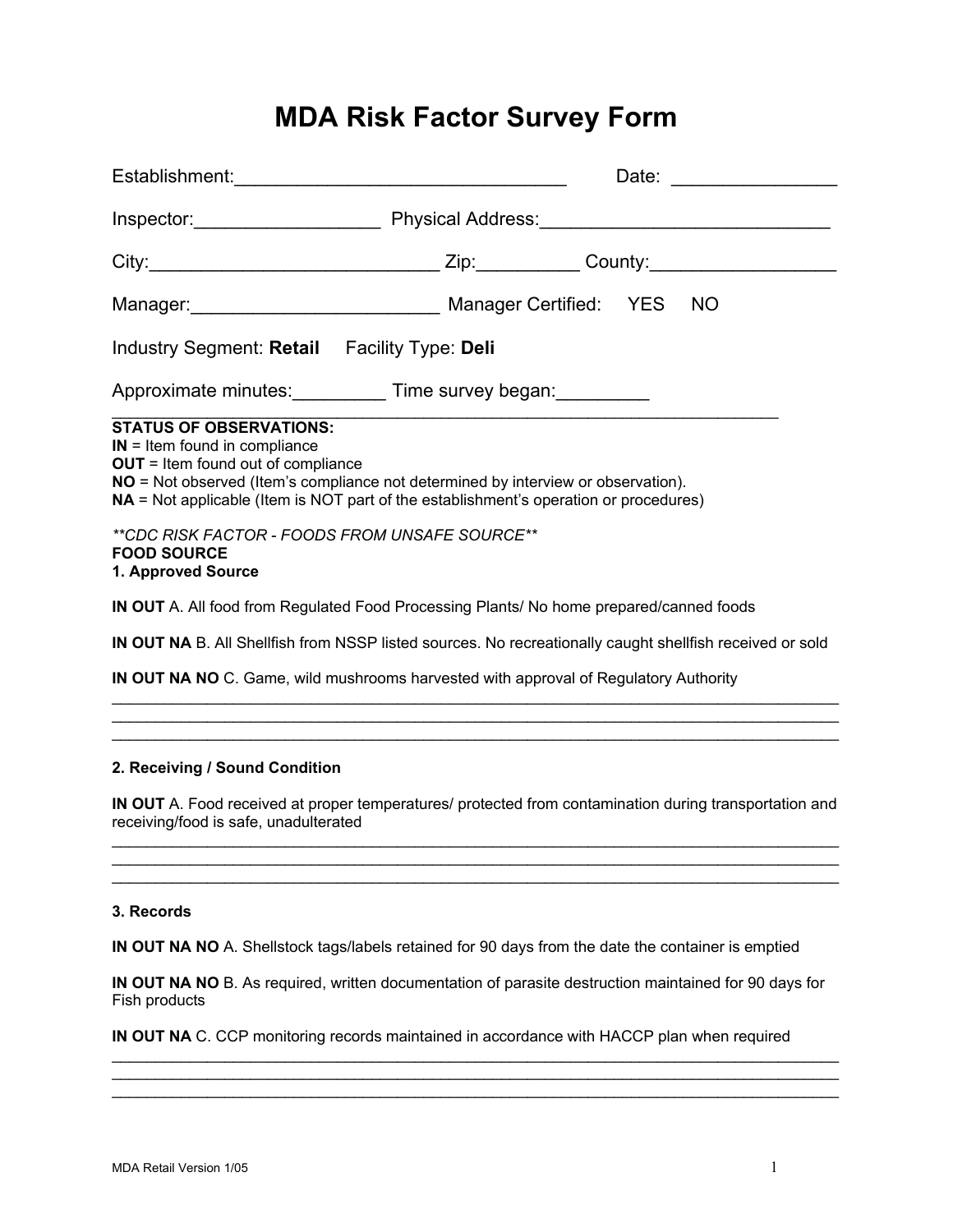## *\*\*CDC RISK FACTOR-INADEQUATE COOK\*\**  **PATHOGEN DESTRUCTION 4. Proper Cooking Temperature - Potentially Hazardous Food (PHF)**

**IN OUT NA NO** A. Raw shell eggs broken for immediate service cooked to 145°F for 15 seconds. Raw shell eggs broken but not prepared for immediate service cooked to 155°F for 15 seconds

**IN OUT NA NO** B. Comminuted Fish, Meats, Game animals cooked to 155°F for 15 seconds

**IN OUT NA NO** C. Roasts, including formed roasts, are cooked to 130°F for 112 minutes or as Chart specified and according to oven parameters per Chart *(NOTE: This data item includes beef roasts, corned beef roasts, pork roasts, and cured pork roasts such as ham).* 

**IN OUT NA NO** D. Poultry; stuffed fish, stuffed meat, stuffed pasta, stuffed poultry, stuffed ratites, or stuffing containing fish, meat, poultry or ratites cooked to 165°F for 15 seconds

**IN OUT NA NO** E. Wild game animals cooked to 165°F for 15 seconds

**IN OUT NA NO** F. Raw animal foods cooked in microwave are rotated, stirred, covered, and heated to 165°F Food is allowed to stand covered for 2 minutes after cooking

 $\_$  , and the set of the set of the set of the set of the set of the set of the set of the set of the set of the set of the set of the set of the set of the set of the set of the set of the set of the set of the set of th  $\_$  , and the set of the set of the set of the set of the set of the set of the set of the set of the set of the set of the set of the set of the set of the set of the set of the set of the set of the set of the set of th  $\mathcal{L}_\text{max}$  , and the contribution of the contribution of the contribution of the contribution of the contribution of the contribution of the contribution of the contribution of the contribution of the contribution of t

**IN OUT NA NO** G. Ratites, injected meats are cooked to 155°F for 15 seconds

**IN OUT NA NO** H. All other PHF cooked to 145°F for 15 seconds (pork etc.)

#### **5. Rapid Reheating For Hot Holding**

**IN OUT NA NO** A. PHF that is cooked and cooled on premises is rapidly reheated to 165°F for 15 seconds for hot holding

**IN OUT NA NO** B. Food reheated in a microwave is heated to 165°F or higher

**IN OUT NA NO** C. Commercially processed ready to eat food, reheated to ≥140°F **for hot holding** 

**IN OUT NA NO** D. Remaining unsliced portions of roasts are reheated for hot holding using minimum oven parameters

 $\_$  , and the set of the set of the set of the set of the set of the set of the set of the set of the set of the set of the set of the set of the set of the set of the set of the set of the set of the set of the set of th \_\_\_\_\_\_\_*\_\_\_\_\_\_\_\_\_\_\_\_\_\_\_\_\_\_\_\_\_\_\_\_\_\_\_\_\_\_\_\_\_\_\_\_\_\_\_\_\_\_\_\_\_\_\_\_\_\_\_\_\_\_\_\_\_\_\_\_\_\_\_\_\_\_\_\_\_\_\_\_\_\_\_\_\_ \_\_\_\_\_\_\_\_\_\_\_\_\_\_\_\_\_\_\_\_\_\_\_\_\_\_\_\_\_\_\_\_\_\_\_\_\_\_\_\_\_\_\_\_\_\_\_\_\_\_\_\_\_\_\_\_\_\_\_\_\_\_\_\_\_\_\_\_\_\_\_\_\_\_\_\_\_\_\_\_\_\_\_\_* 

# *\*\*CDC RISK FACTOR - IMPROPER HOLD\*\**  **LIMITATION OF GROWTH OF ORGANISMS OF PUBLIC HEALTH CONCERN**

# **6. Proper Cooling Procedure**

**IN OUT NA NO** A. Cooked PHF is cooled properly

**IN OUT NA NO** B. PHF (prepared from ingredients at ambient temperature) is cooled to 41°F or below within 4 hours

**IN OUT NA NO** C. Foods received at a temperature according to Law are cooled to 41°F within 4 hours  $\_$  , and the set of the set of the set of the set of the set of the set of the set of the set of the set of the set of the set of the set of the set of the set of the set of the set of the set of the set of the set of th

 $\_$  , and the set of the set of the set of the set of the set of the set of the set of the set of the set of the set of the set of the set of the set of the set of the set of the set of the set of the set of the set of th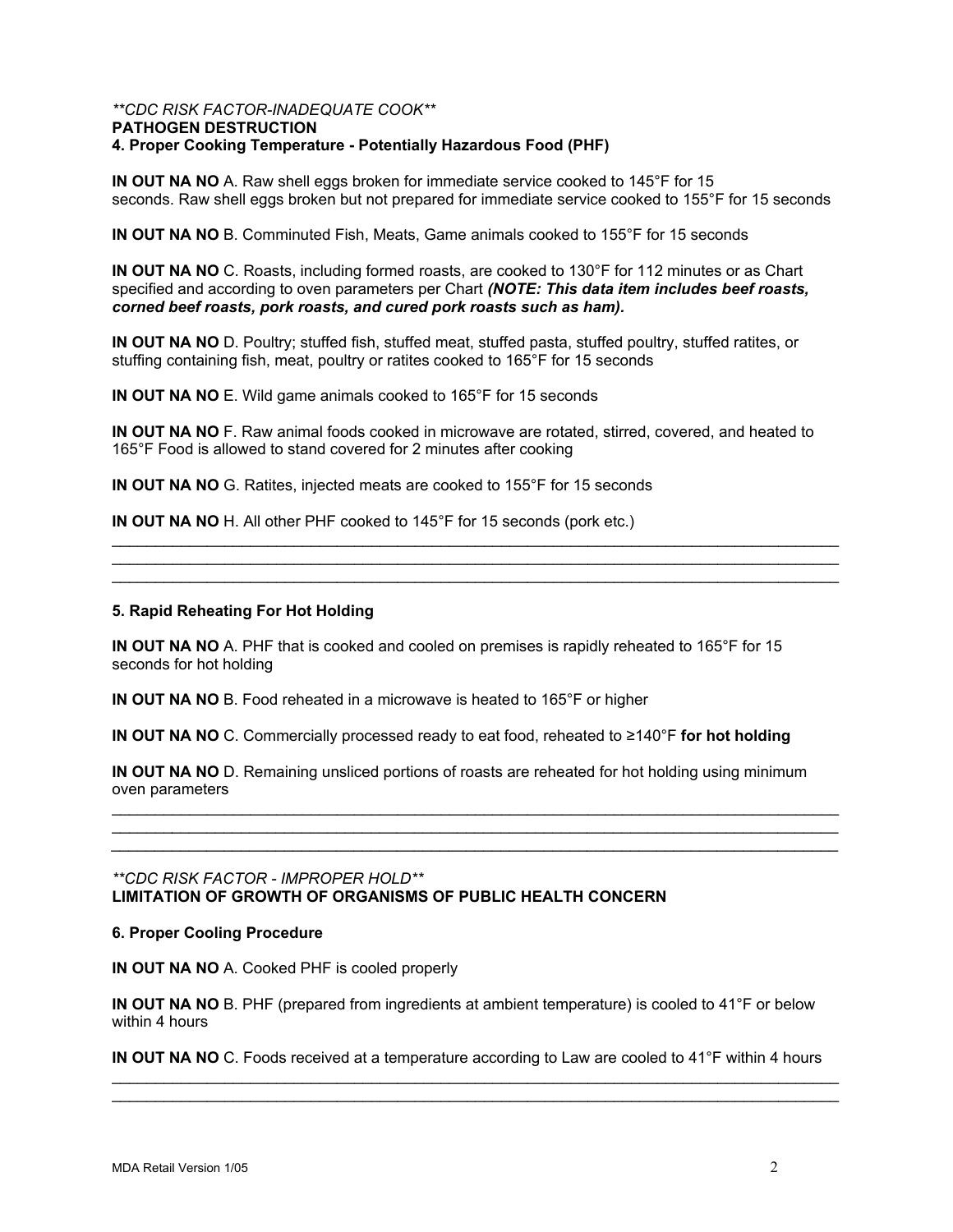## **7. Cold Hold**

**IN OUT** A. PHF is maintained at 41°F or below, except during preparation, cooking and cooling

#### **8. Hot Hold**

**IN OUT NA NO** A. PHF is maintained at 140°F or above, except during preparation, cooking and cooling

 $\_$  , and the set of the set of the set of the set of the set of the set of the set of the set of the set of the set of the set of the set of the set of the set of the set of the set of the set of the set of the set of th  $\_$  , and the set of the set of the set of the set of the set of the set of the set of the set of the set of the set of the set of the set of the set of the set of the set of the set of the set of the set of the set of th  $\mathcal{L}_\text{max}$  , and the contribution of the contribution of the contribution of the contribution of the contribution of the contribution of the contribution of the contribution of the contribution of the contribution of t

 $\_$  , and the set of the set of the set of the set of the set of the set of the set of the set of the set of the set of the set of the set of the set of the set of the set of the set of the set of the set of the set of th  $\_$  , and the set of the set of the set of the set of the set of the set of the set of the set of the set of the set of the set of the set of the set of the set of the set of the set of the set of the set of the set of th  $\mathcal{L}_\text{max}$  , and the contribution of the contribution of the contribution of the contribution of the contribution of the contribution of the contribution of the contribution of the contribution of the contribution of t

**IN OUT NA NO** B. Roasts are held at a temperature of 130°F or above

#### **9. Time / Date-Marking**

**IN OUT NA NO** A. Ready-to-eat PHF held for more than 24 hours is date marked as required (prepared on-site)

**IN OUT NA NO** B. Discard RTE PHF and/or opened commercial container exceeding 7 days at < 41°F or 4 days at < 45°F

**IN OUT NA NO** C. Opened commercial container of prepared RTE PHF is date marked as required

**IN OUT NA NO** D. When time only is used as a public health control, food is cooked and served within 4 hours as required  $\mathcal{L}_\mathcal{L} = \{ \mathcal{L}_\mathcal{L} = \{ \mathcal{L}_\mathcal{L} = \{ \mathcal{L}_\mathcal{L} = \{ \mathcal{L}_\mathcal{L} = \{ \mathcal{L}_\mathcal{L} = \{ \mathcal{L}_\mathcal{L} = \{ \mathcal{L}_\mathcal{L} = \{ \mathcal{L}_\mathcal{L} = \{ \mathcal{L}_\mathcal{L} = \{ \mathcal{L}_\mathcal{L} = \{ \mathcal{L}_\mathcal{L} = \{ \mathcal{L}_\mathcal{L} = \{ \mathcal{L}_\mathcal{L} = \{ \mathcal{L}_\mathcal{$ 

 $\mathcal{L}_\text{max}$  , and the set of the set of the set of the set of the set of the set of the set of the set of the set of the set of the set of the set of the set of the set of the set of the set of the set of the set of the  $\mathcal{L}_\mathcal{L} = \{ \mathcal{L}_\mathcal{L} = \{ \mathcal{L}_\mathcal{L} = \{ \mathcal{L}_\mathcal{L} = \{ \mathcal{L}_\mathcal{L} = \{ \mathcal{L}_\mathcal{L} = \{ \mathcal{L}_\mathcal{L} = \{ \mathcal{L}_\mathcal{L} = \{ \mathcal{L}_\mathcal{L} = \{ \mathcal{L}_\mathcal{L} = \{ \mathcal{L}_\mathcal{L} = \{ \mathcal{L}_\mathcal{L} = \{ \mathcal{L}_\mathcal{L} = \{ \mathcal{L}_\mathcal{L} = \{ \mathcal{L}_\mathcal{$ 

## *\*\*CDC RISK FACTOR-CONTAMINATED EQUIPMENT\*\**  **PROTECTION FROM CONTAMINATION 10. Separation / Segregation / Protection**

**IN OUT NA NO** A. Food is protected from cross contamination by separating raw animal foods from raw ready-to-eat food and by separating raw animal foods from cooked ready-to-eat food

**IN OUT NA NO** B. Raw animal foods are separated from each other during storage, preparation, holding, and display

 $\_$  , and the set of the set of the set of the set of the set of the set of the set of the set of the set of the set of the set of the set of the set of the set of the set of the set of the set of the set of the set of th  $\_$  , and the set of the set of the set of the set of the set of the set of the set of the set of the set of the set of the set of the set of the set of the set of the set of the set of the set of the set of the set of th

 $\_$  , and the set of the set of the set of the set of the set of the set of the set of the set of the set of the set of the set of the set of the set of the set of the set of the set of the set of the set of the set of th  $\_$  , and the set of the set of the set of the set of the set of the set of the set of the set of the set of the set of the set of the set of the set of the set of the set of the set of the set of the set of the set of th

**IN OUT** C. Food is protected from environmental contamination – critical items

**IN OUT NA NO** D. After being served or sold to a consumer, food is not re-served

## **11. Food-Contact Surfaces**

**IN OUT** A. Food-contact surfaces and utensils are clean to sight and touch and sanitized before use